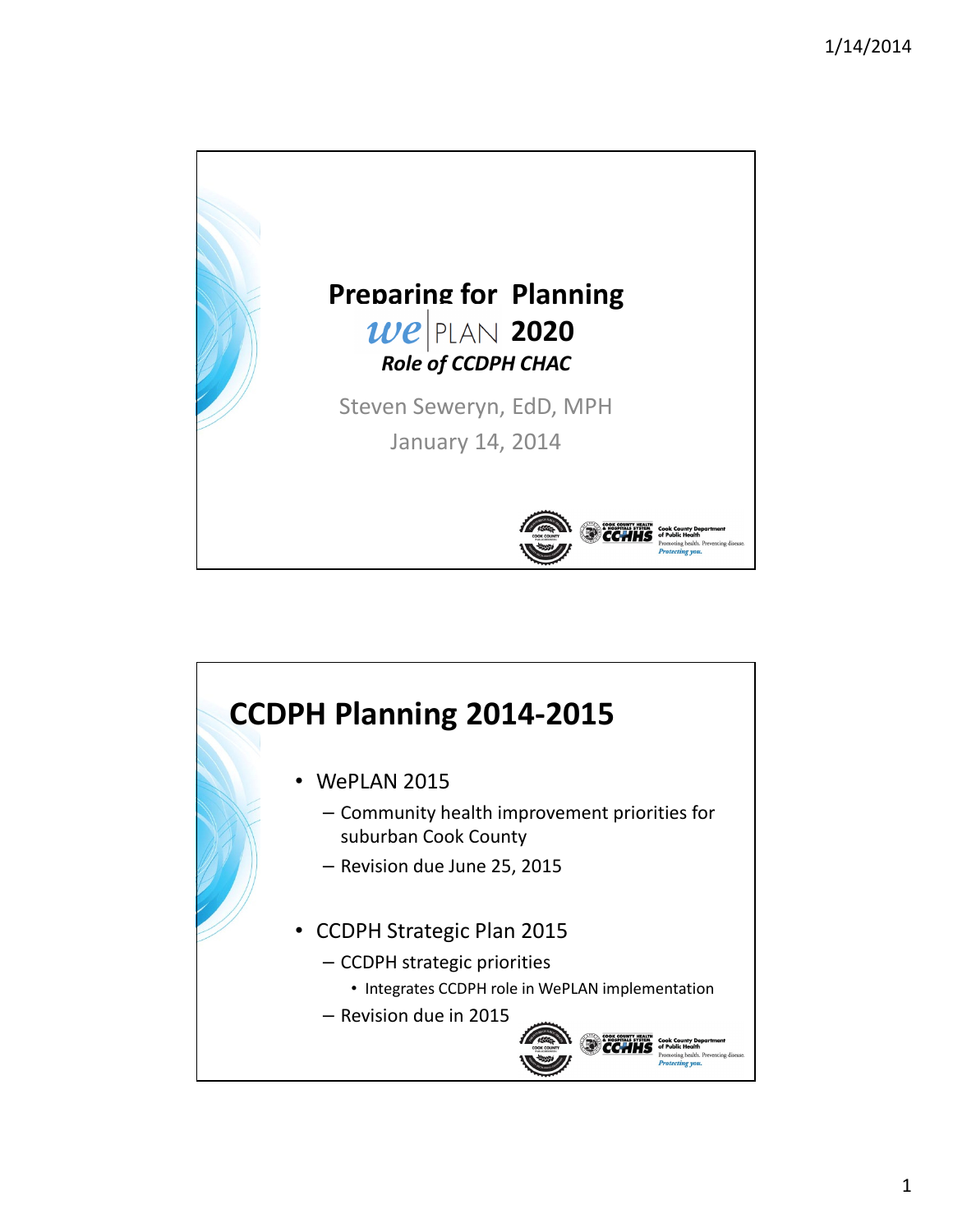## $\vert\mathcal{W}\mathcal{C}\vert$ PLAN Requirements

- IDPH IPLAN Local public health department certification rules - (Ill Admin Code)
- Required every 5 years
- Elements
	- Community health assessment
	- At least 3 priority health issues
	- Community health improvement plan
	- Organizational capacity assessment



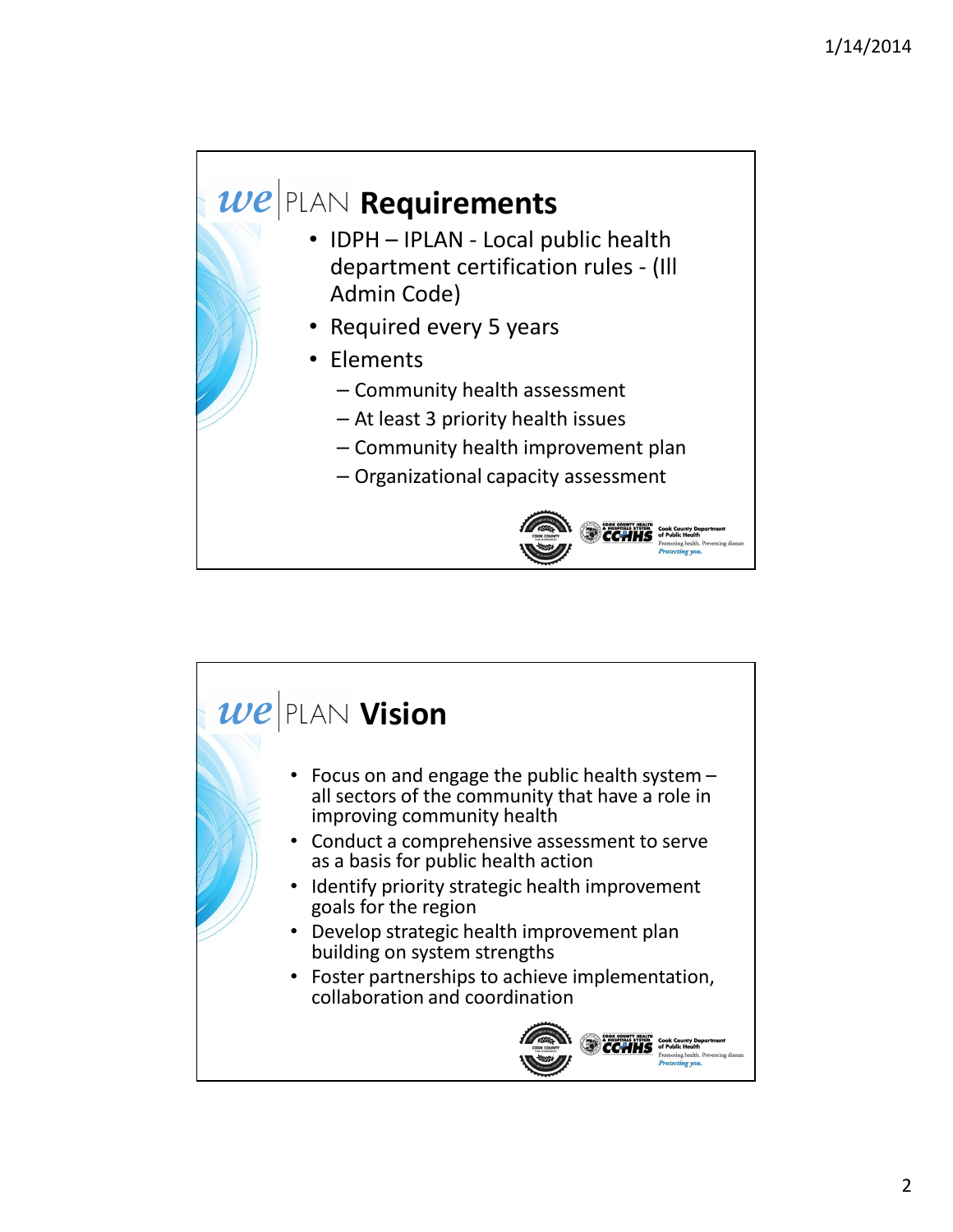

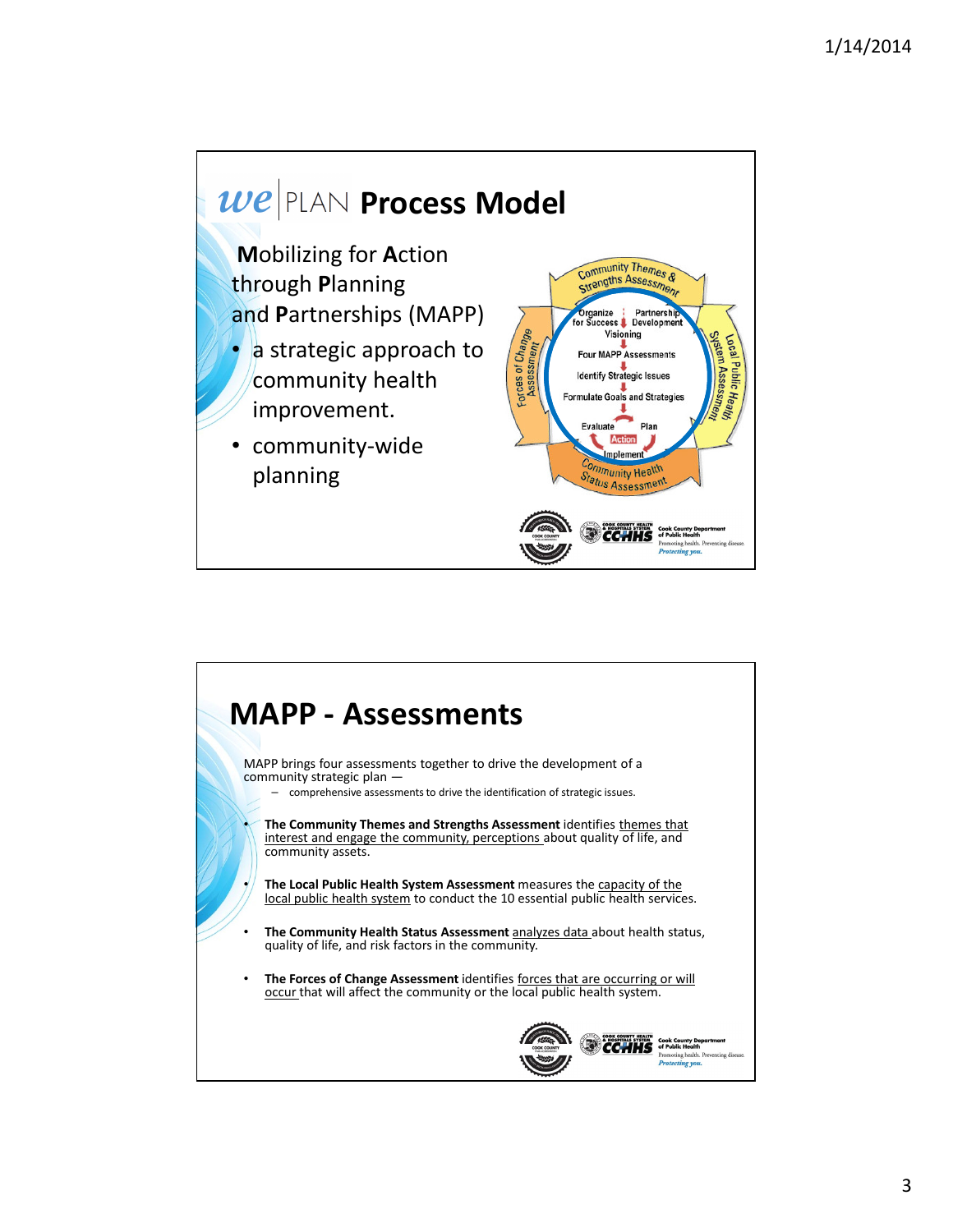## 20 Years of  $\boldsymbol{w}\boldsymbol{e}$  PLAN: Lessons Learned

## • Areas for improvement

- Increase engagement of grass roots and vulnerable/at risk populations directly in process
- Increase opportunities for public comment
- Expand populations/groups to survey
- Integrate other plans health, service, economic, etc.
- Stronger community input into health improvement plan development
	- Align strategies with existing assets, opportunities and plans
	- Build on and develop partnerships for implementation
- Assure community accountability monitor implementation